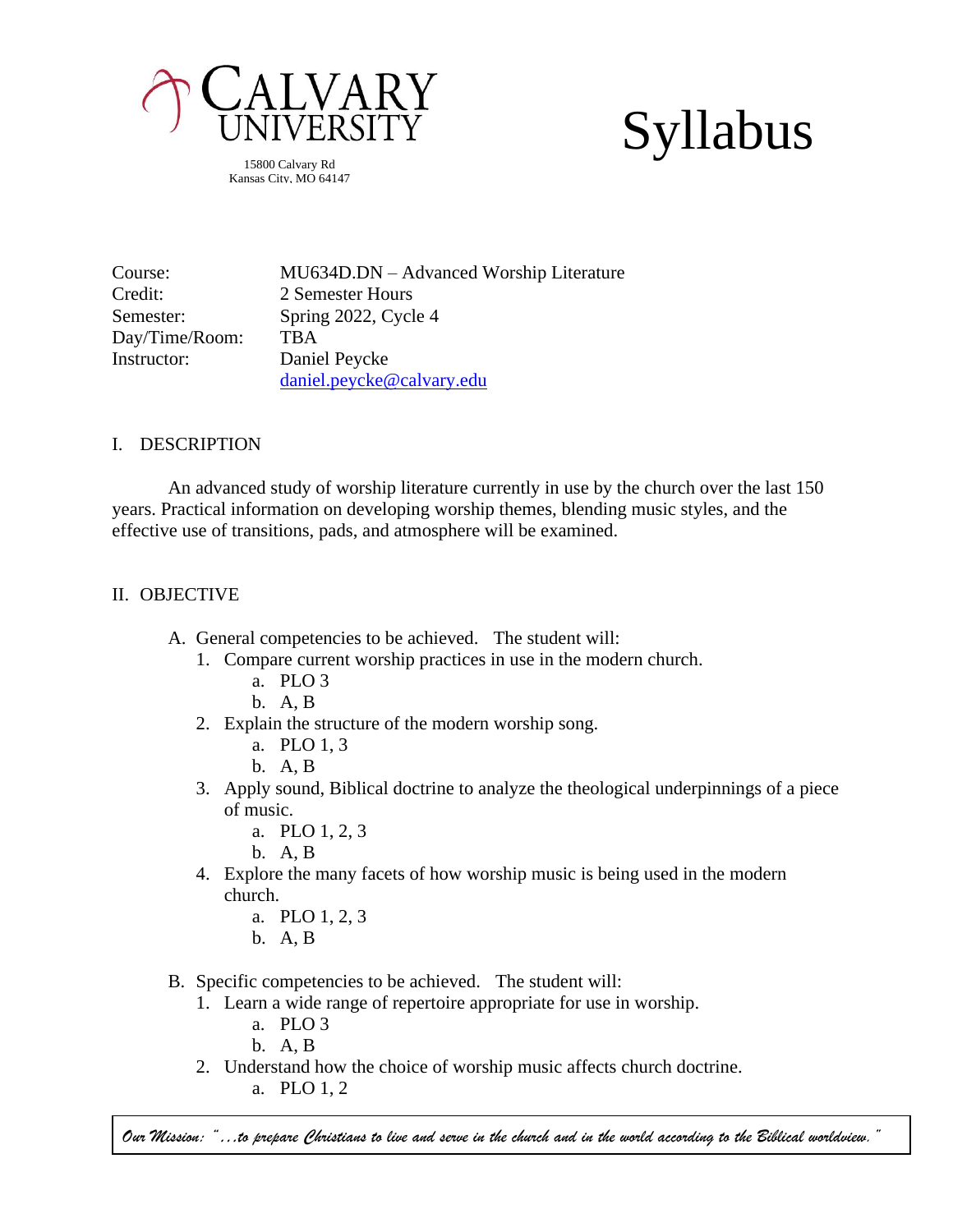- b. A, B
- 3. Learn the best music to use for a variety of worship settings.
	- a. PLO 3
	- b. A, B
- 4. Learn advanced skills to select, arrange and program music for worship services.
	- a. PLO 3
	- b. A, B
- 5. Explore the online resources available for worship music.
	- a. PLO 3
	- b. A, B

## III. REQUIREMENTS

- A. Attend all scheduled classes.
- B. Obtain a UMKC Library card.
- C. Be prepared to perform worship literature on your primary instrument.
- D. Have a workable knowledge of Sibelius, Finale, or similar program.

## IV. METHODS

- A. In-class methods: lecture, discussion, listening, observation.
- B. Out-of-class methods: reading, study, listening, observation.
- C. Grading

| 1. In class listening and discussion |       | 20%  |
|--------------------------------------|-------|------|
| 2. Outside listening and score study |       | 20%  |
| 3. Reading                           |       | 20%  |
| 4. Research Paper and Presentation   |       | 40%  |
|                                      | Total | 100% |

# V. MATERIALS

- A. Research materials as assigned.
- B. *The Bible*. See **"Bible is a required textbook"** statement below.

#### VI. OTHER IMPORTANT INFORMATION

The Bible is a required textbook in every course at Calvary University. To facilitate academic level study, students are required to use for assignments and research an English translation or version of the Bible based on formal equivalence (*meaning that the translation is generally word-for-word from the original languages*), including any of the following: New American Standard (NASB, English Standard Version (ESV), New King James (NKJV), or King James (KJV). Other translations and versions based on dynamic equivalence (*paraphrases, and thought-for-thought translations like NLT and NIV*) may be used as supplemental sources. Please ask the professor if you have questions about a particular translation or version.